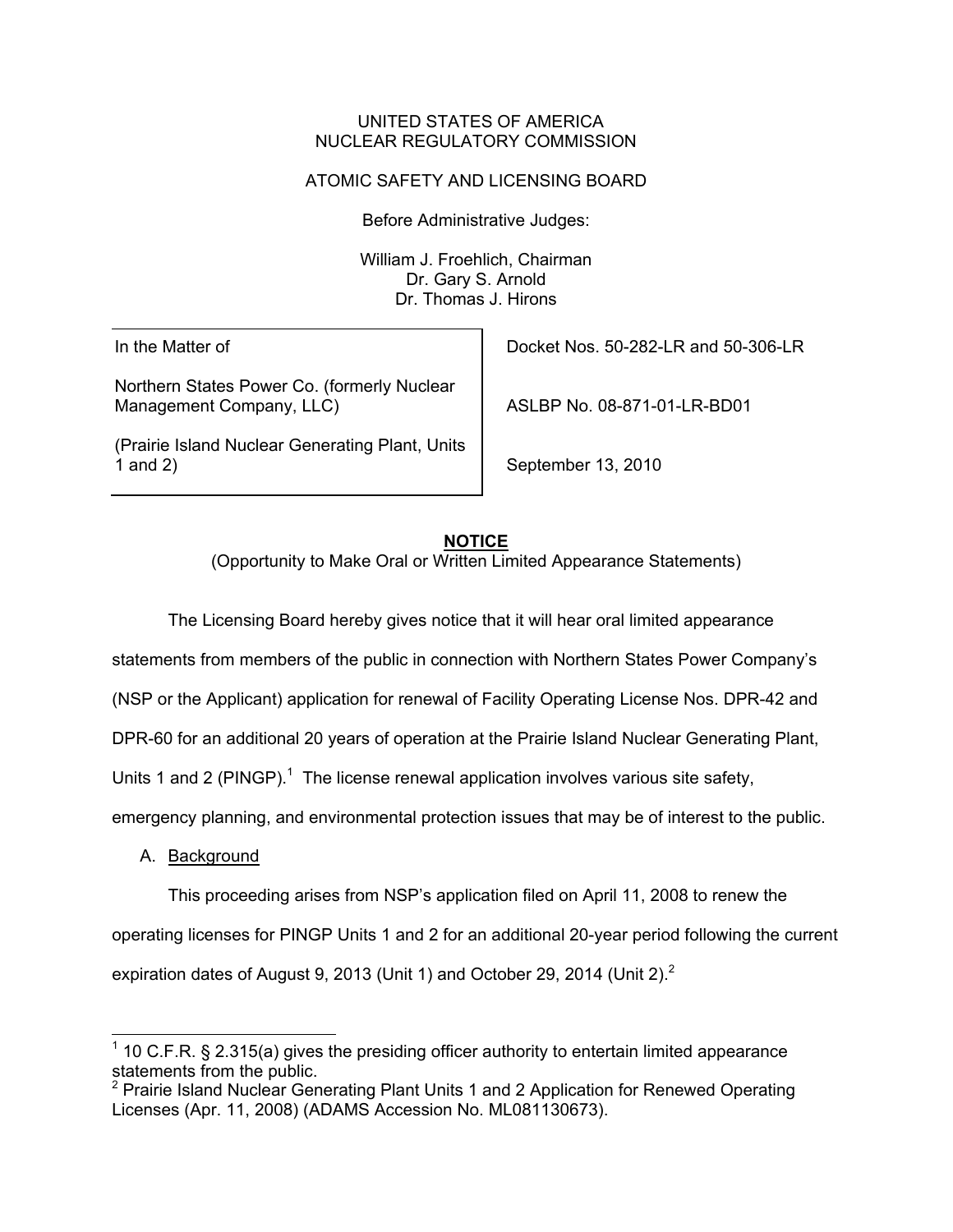On August 18, 2008, Prairie Island Indian Community (PIIC or Intervenor) filed eleven

contentions challenging NSP's application.<sup>3</sup> The Board admitted seven contentions,<sup>4</sup> six of

which were resolved by the parties.<sup>5</sup> The Board dismissed the seventh as moot on January 5,

2010. $^6$  On November 23, 2009, PIIC submitted the sole remaining contention in this

proceeding:

Contrary to the conclusion in the Safety Evaluation Report (SER), [PIIC] does not believe that the requirements of 10 CFR 54.29(a) have been met. Due to recent significant noncompliances with NRC regulations as well as the [A]pplicant's failure to address a known potentially serious safety problem identified in the SER, [PIIC] does not believe that there is any justification for a reasonable assurance determination by the NRC that the applicant will ". . . manag[e] the effects of aging during the period of extended operation on the functionality of structure and components" as required by 10 CFR 54.29(a)(1).<sup>7</sup>

On January 28, 2010, the Board amended and admitted the new safety contention as

follows: "PINGP's safety culture is not adequate to provide the reasonable assurance required

by 10 C.F.R. § 54.29(a)(1) that PINGP can manage the effects of aging during the requested

period of extended operation."8

l <sup>3</sup> Prairie Island Indian Community's Notice of Intent to Participate and Petition to Intervene (Aug. 18, 2008) (ADAMS Accession No. ML082391038).

<sup>&</sup>lt;sup>4</sup> Northern States Power Co. (formerly Nuclear Management Co., LLC) (Prairie Island Nuclear Generating Plant, Units 1 and 2), LBP-08-26, 68 NRC 905 (2008).

<sup>&</sup>lt;sup>5</sup> Licensing Board Order (Approving Settlement and Dismissal of Contentions 1, 6 and 11) (Apr. 14, 2009) (unpublished) (ADAMS Accession No. ML091040305); Order (Granting Motions to Dismiss PIIC Contentions 7 and 8) (June 12, 2009) (unpublished) (ADAMS Accession No. ML091630288); Order (Approving Settlement and Dismissal of Contention 2) (July 16, 2009) (unpublished) (ADAMS Accession No. ML091970234).

<sup>&</sup>lt;sup>6</sup> Licensing Board Order (Granting Motion to Dismiss PIIC Contention 5) (Jan. 5, 2010) (unpublished) (ADAMS Accession No. ML100050289). PIIC also filed three contentions challenging the Staff's draft Supplemental Environmental Impact Statement. See Prairie Island Indian Community's Motion for Leave to File New Contentions on NRC's Draft Supplemental Environmental Impact Statement (Dec. 14, 2009) (ADAMS Accession No. ML093480606). The Board denied admission of these contentions. Licensing Board Order (Granting Motion for Leave to File New Contentions and Denying Their Admission) (Feb. 25, 2010) (unpublished) (ADAMS Accession No. ML100560382).

<sup>&</sup>lt;sup>7</sup> Prairie Island Indian Community's Submission of a New Contention on the NRC Safety Evaluation Report (Nov. 23, 2009) (ADAMS Accession No. ML093270615).

<sup>&</sup>lt;sup>8</sup> Licensing Board Order (Narrowing and Admitting PIIC's Safety Culture Contention) (Jan. 28, 2010) at 14 (unpublished) (ADAMS Accession No. ML100280537).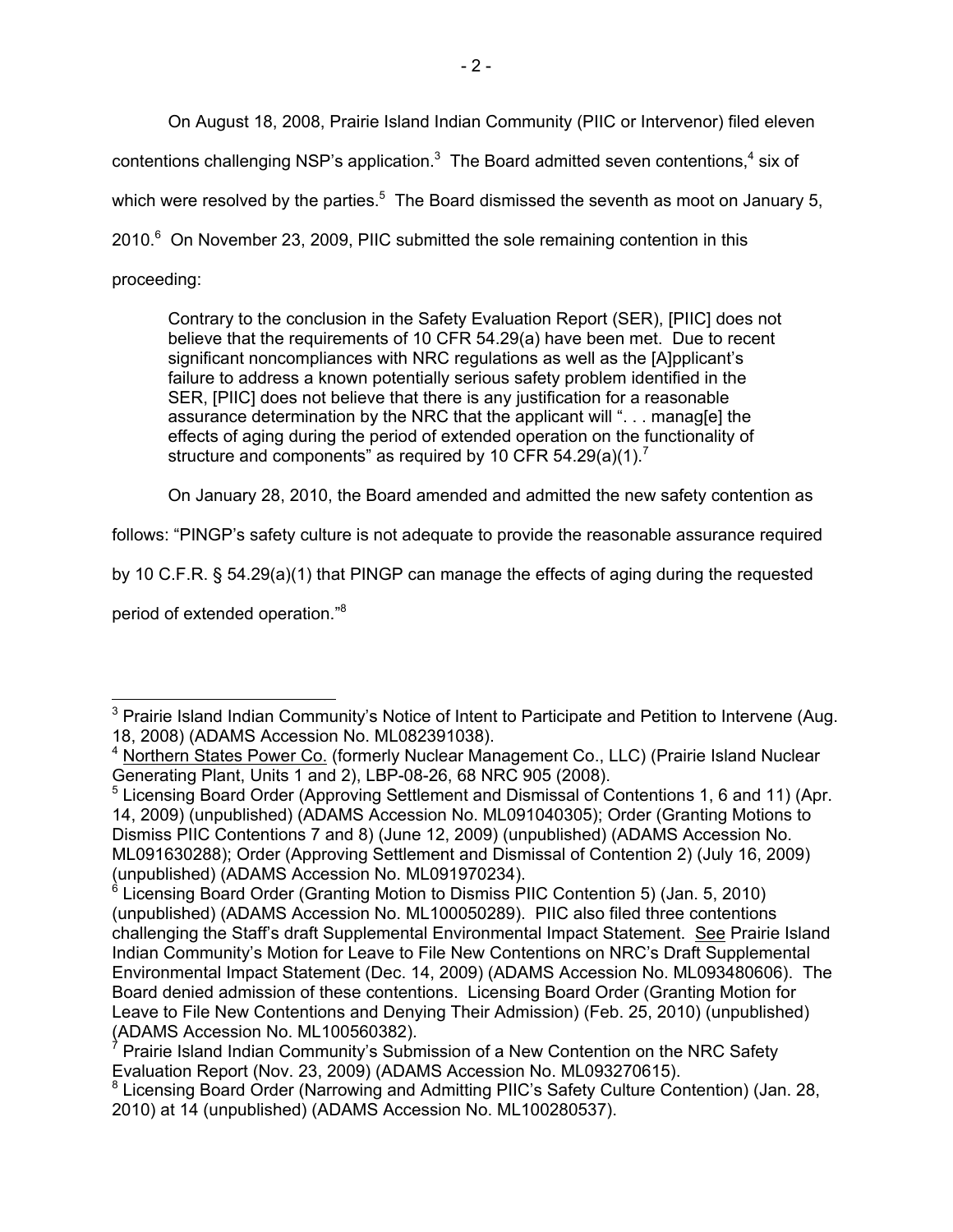#### B. Time and Location of Oral Limited Appearance Sessions

The oral limited appearance sessions will take place as follows:

**DATE**: Monday, October 11, 2010

**TIMES**: Afternoon session from 3:00 to 5:00 p.m. Central Daylight Time (CDT);

evening session from 7:00 to 9:00 p.m. CDT

**LOCATION**: Dakota County Judicial Center - Courtroom 2E

1560 Highway 55

Hastings, MN 55033

#### C. Guidelines for Participation in Limited Appearance Sessions

Any person not a party<sup>9</sup> or the representative of a party, to the proceeding will be permitted to make an oral statement about his or her position on matters of concern relating to this proceeding.<sup>10</sup> Although these statements do not constitute testimony or evidence, they nonetheless may help the Licensing Board and/or the parties in their consideration of the issue in this proceeding.

With that in mind, the sole issue currently before the Board, as explained in Section A, supra, concerns whether the safety culture at PINGP is adequate to manage the effects of aging at the plant during the 20-year period of extended operation.

Oral limited appearance statements will be entertained during the hours specified above, or for the lesser time that may be necessary to accommodate the speakers who are present. In this regard, if all scheduled and unscheduled speakers present at a session have made a presentation, the Licensing Board reserves the right to terminate the session before the ending times listed above. The Board also reserves the right to cancel the evening session scheduled above if there has not been a sufficient showing of public interest as reflected by the number of preregistered speakers.

**EXECUTE:**<br><sup>9</sup> PIIC, NSP, and the NRC Staff are the parties to this proceeding.

 $10$  See 10 C.F.R. § 2.315(a).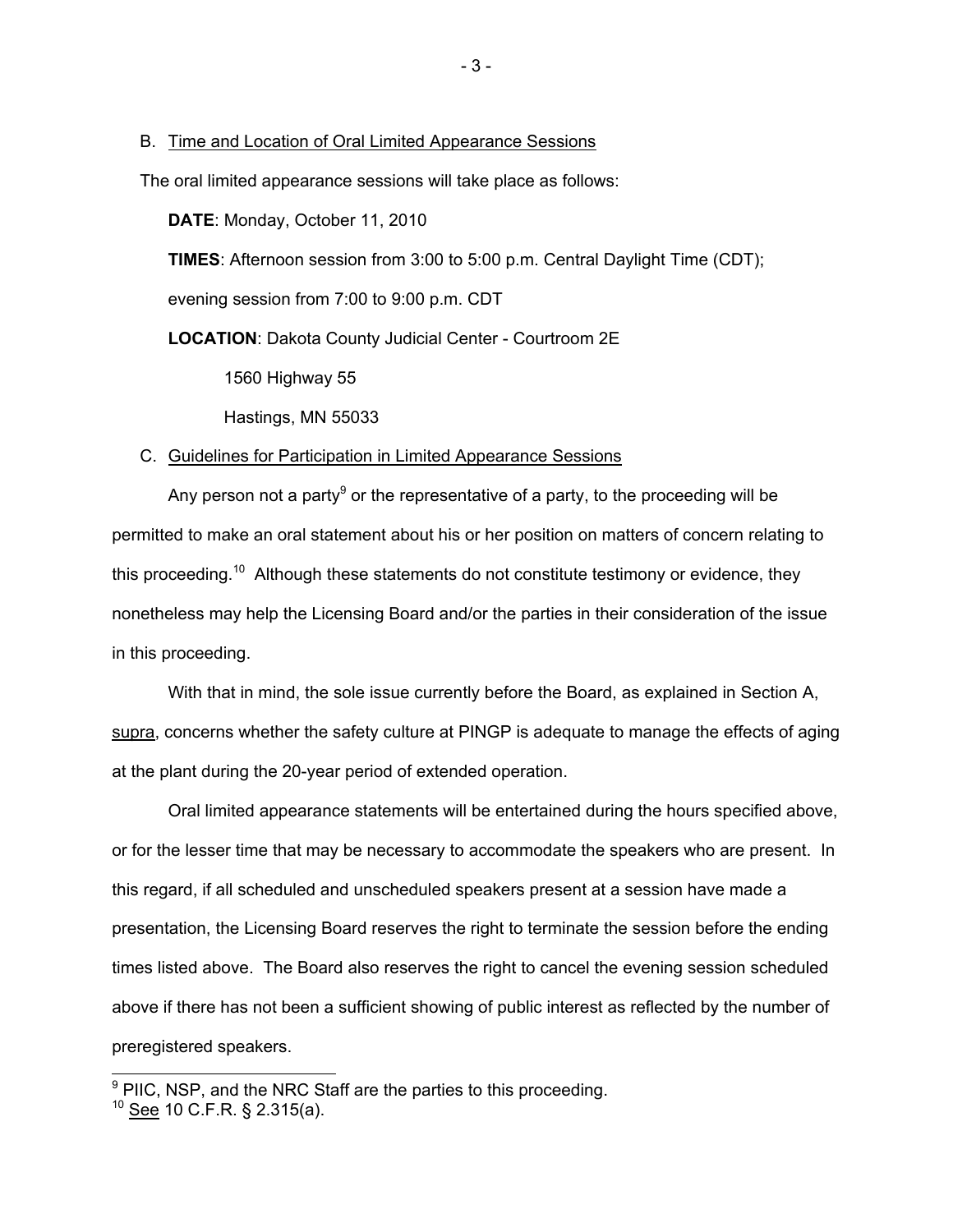Any member of the public who plans to attend the limited appearance sessions is strongly advised to arrive early to allow time to pass through any security measures that may be employed. Attendees are also requested not to bring any unnecessary hand-carried items, such as packages, backpacks, or other items that could require individual examination. Items that could readily be used as weapons will not be permitted in the courthouse. Also, during these sessions, signs no larger than 18 inches by 18 inches will be permitted, but may not be attached to sticks, held over one's head, or moved about in the room.

Each speaker will be allotted no more than five minutes to give his or her statement. Nonetheless, to ensure everyone will have an opportunity to speak, the time allotted for each statement may be further limited depending on the number of written requests to make an oral statement that are submitted in accordance with the instructions below and/or the number of people present at the designated times. In addition, in the case of the evening session, although an individual who previously addressed the Licensing Board at the afternoon limited appearance session may request an opportunity to make an additional presentation, the Board reserves the right to defer such additional presentations until after it has heard from speakers who have not spoken.

#### D. Requesting to Make an Oral Limited Appearance Statement

Those wishing to make an oral statement who have submitted a timely written request to do so will be given priority over those who have not filed such a request. To be considered timely, a written request to make an oral statement must either be mailed, faxed, or sent by email so as to be received by 5:00 p.m. Eastern Daylight Time on Wednesday, October 6, 2010. The request must specify the session (afternoon or evening) during which the requester wishes to make an oral statement. Based on its review of the requests received by October 6, 2010, the Licensing Board may decide that the afternoon and/or evening sessions will not be held due to a lack of adequate interest in those sessions.

- 4 -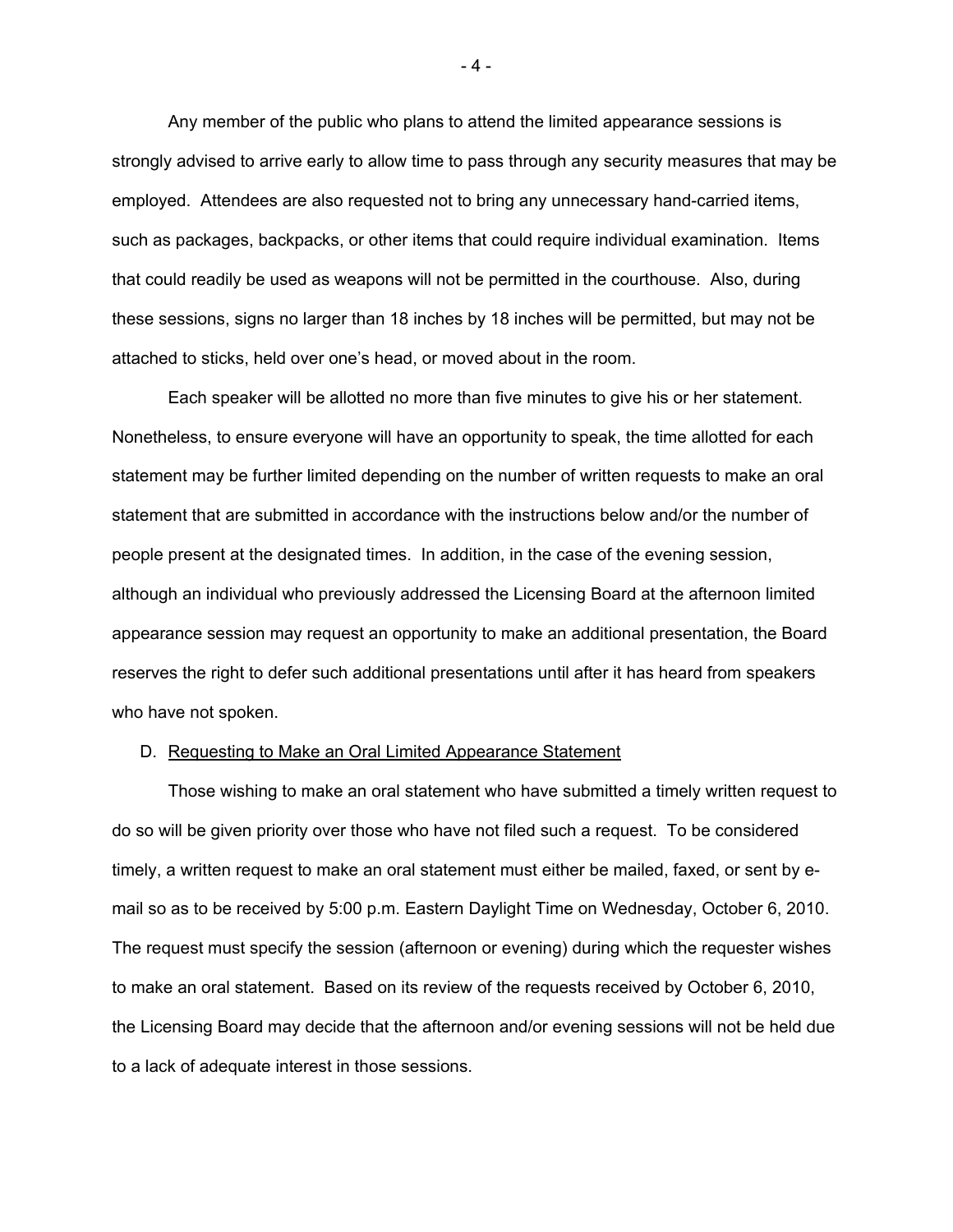## **Written requests to make an oral statement should be submitted to**:

Mail: Administrative Judge William J. Froehlich Atomic Safety and Licensing Board Panel Mail Stop T-3 F23 U.S. Nuclear Regulatory Commission Washington, D.C. 20555-0001 Fax: (301) 415-5599

E-mail: William.Froehlich@nrc.gov and Ann.Hove@nrc.gov

E. Submitting Written Limited Appearance Statements

The Board will accept written limited appearance statements regarding this proceeding at any time. Such statements should be sent to the Office of the Secretary using one of the methods prescribed below, with a copy sent to the Board Chairman using the same method at the mail/e-mail address or fax number listed in section D above.

Mail: Office of the Secretary Rulemakings and Adjudications Staff U.S. Nuclear Regulatory Commission Washington, D.C. 20555-0001 Fax: (301) 415-1101 (verification (301) 415-1966) E-mail: hearingdocket@nrc.gov

F. Availability of Documentary Information About this Proceeding

General information regarding the Prairie Island license renewal proceeding can be found on the agency's website at:

http://www.nrc.gov/reactors/operating/licensing/renewal/applications/prairie-island.html . Additionally, documents relating to this proceeding are available for public inspection at the Commission's Public Document Room (PDR), located at One White Flint North, 11555 Rockville Pike (first floor), Rockville, Maryland, or electronically from the publicly available records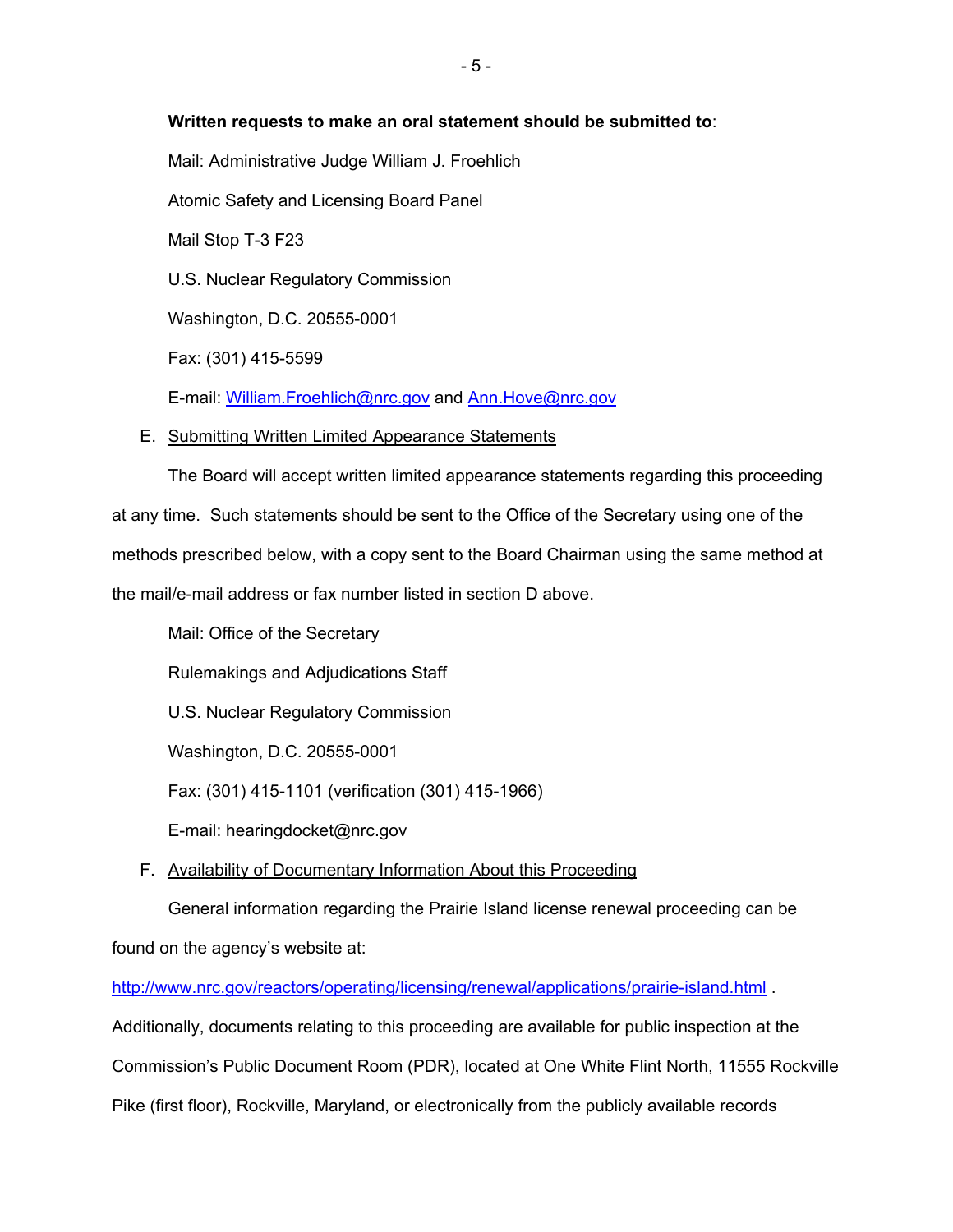component of NRC's document system (ADAMS). ADAMS is accessible from the NRC web site at www.nrc.gov/reading-rm/adams.html (the Public Electronic Reading Room). If you do not have access to ADAMS or encounter problems in accessing the documents located in ADAMS, contact the NRC PDR reference staff by telephone at (800) 397-4209 or by e-mail to pdr@nrc.gov.

It is so ORDERED.

.

l

 FOR THE ATOMIC SAFETY AND LICENSING BOARD<sup>11</sup>

*/RA/*

 $\mathcal{L}_\mathcal{L} = \{ \mathcal{L}_\mathcal{L} = \{ \mathcal{L}_\mathcal{L} = \{ \mathcal{L}_\mathcal{L} = \{ \mathcal{L}_\mathcal{L} = \{ \mathcal{L}_\mathcal{L} = \{ \mathcal{L}_\mathcal{L} = \{ \mathcal{L}_\mathcal{L} = \{ \mathcal{L}_\mathcal{L} = \{ \mathcal{L}_\mathcal{L} = \{ \mathcal{L}_\mathcal{L} = \{ \mathcal{L}_\mathcal{L} = \{ \mathcal{L}_\mathcal{L} = \{ \mathcal{L}_\mathcal{L} = \{ \mathcal{L}_\mathcal{$  William J. Froehlich, Chairman ADMINISTRATIVE JUDGE

Rockville, Maryland September 13, 2010

<sup>&</sup>lt;sup>11</sup> Copies of this notice were sent this date by the agency's E-Filing system to counsel for (1) Applicant NSP, (2) Intervenor PIIC, and (3) NRC Staff.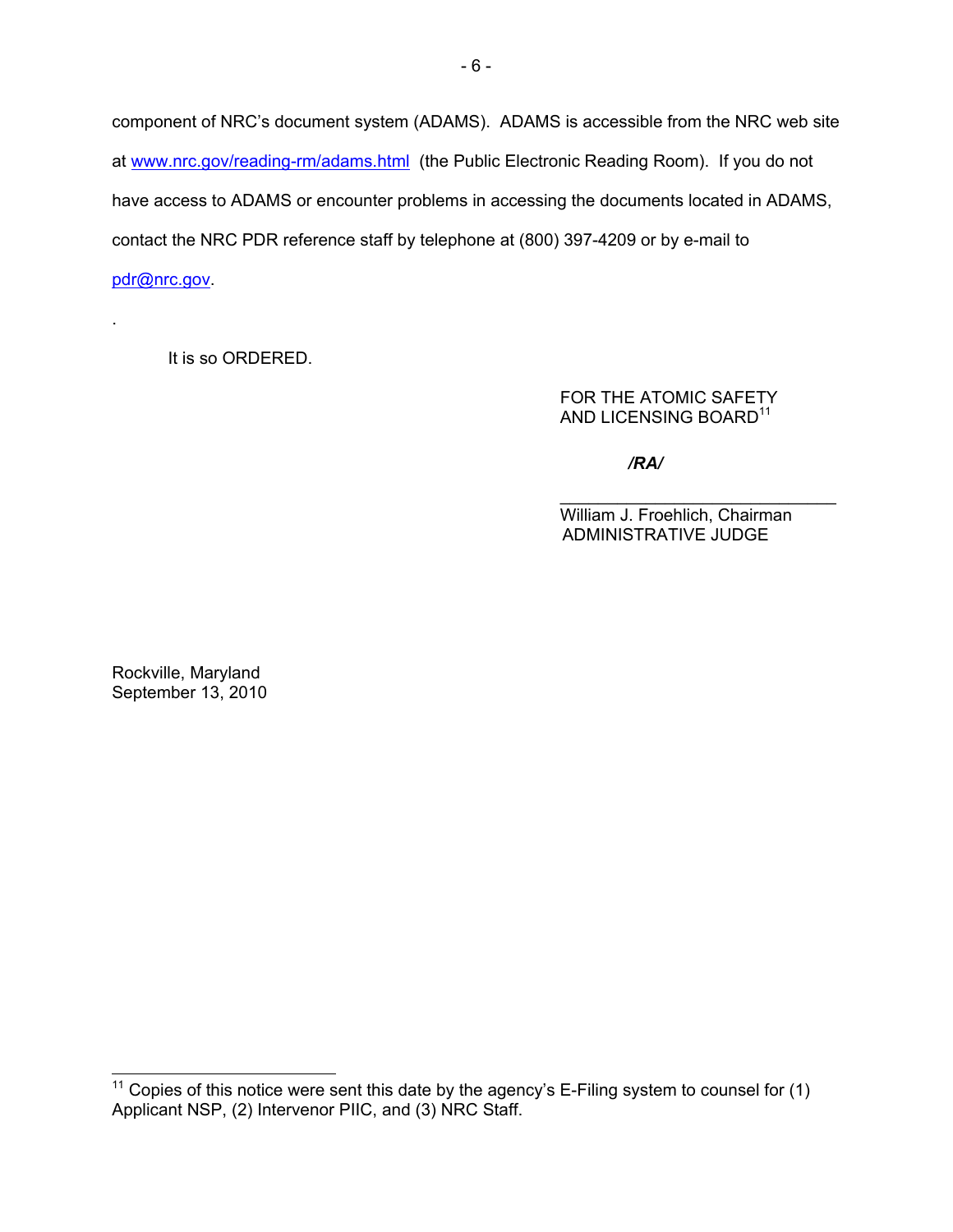## UNITED STATES OF AMERICA NUCLEAR REGULATORY COMMISSION

| In the Matter of                                            |             |                              |
|-------------------------------------------------------------|-------------|------------------------------|
| NORTHERN STATES POWER COMPANY                               |             |                              |
|                                                             | Docket Nos. | $50 - 282 - LR$<br>50-306-LR |
| (Prairie Island Nuclear Generating Plant,<br>Units 1 and 2) |             |                              |
| (License Renewal)                                           |             |                              |

# CERTIFICATE OF SERVICE

I hereby certify that copies of the foregoing LB NOTICE (OPPORTUNITY TO MAKE ORAL OR WRITTEN LIMITED APPEARANCE STATEMENTS) have been served upon the following persons by Electronic Information Exchange.

Office of Commission Appellate **Adjudication** U.S. Nuclear Regulatory Commission Washington, DC 20555-0001 E-mail: ocaamail@nrc.gov

U.S. Nuclear Regulatory Commission. Atomic Safety and Licensing Board Panel Mail Stop T-3F23 Washington, DC 20555-0001

William J. Froehlich, Chairman Administrative Judge E-mail: wjf1@nrc.gov

Gary S. Arnold Administrative Judge E-mail: gary.arnold@nrc.gov

Thomas J. Hirons Administrative Judge E-mail: thomas.hirons@nrc.gov

Kara Wenzel, Law Clerk E-mail: kara.wenzel@nrc.gov Ann Hove, Law Clerk E-mail: ann.hove@nrc.gov

U.S. Nuclear Regulatory Commission Office of the Secretary of the Commission Mail Stop O-16C1 Washington, DC 20555-0001 Hearing Docket E-mail: hearingdocket@nrc.gov

U.S. Nuclear Regulatory Commission Office of the General Counsel Mail Stop O-15D21 Washington, DC 20555-0001 Edward Williamson, Esq. Beth Mizuno, Esq. Brian G. Harris, Esq. Maxwell Smith, Esq. Mary Baty, Esq. Brian Newell E-mail: elw2@nrc.gov; beth.mizuno@nrc.gov brian.harris@nrc.gov ; maxwell.smith@nrc.gov mary.baty@nrc.gov ; bpn1@nrc.gov

OGC Mail Center : OGCMailCenter@nrc.gov